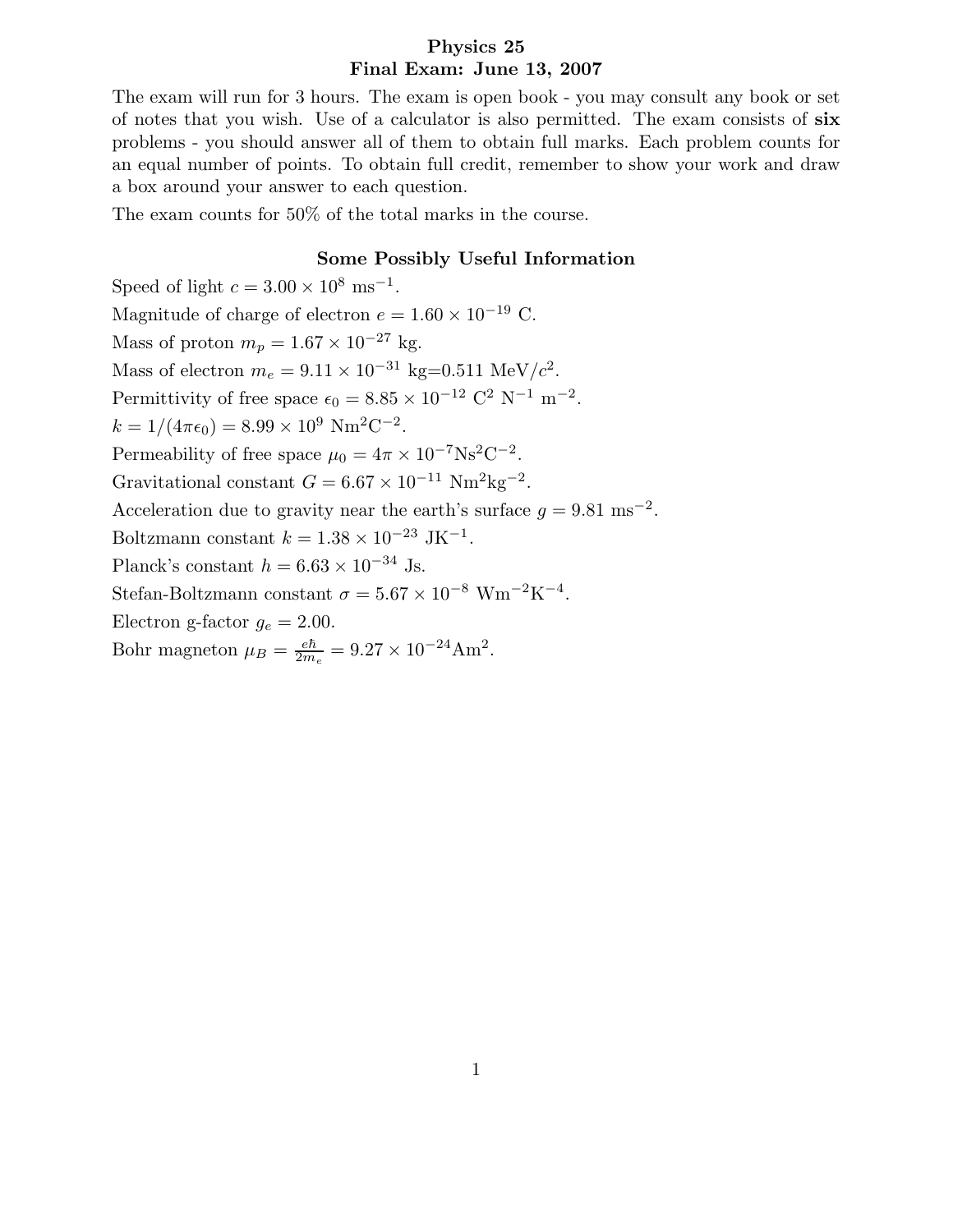1.(a) An observer sits at rest in frame S. Two sources of light are also at rest in this frame, one at 1.50 meters directly in front of the observer, and the other 1.50 meters directly behind. Both sources emit light flashes simultaneously at  $t = 0$  in this frame. When does the front flash reach the observer? When does the back flash reach the observer?

(b) An observer in frame S' moves at constant velocity  $2.50 \times 10^8$  m/s with respect to frame S along the straight line joining the light sources and the previous observer, toward the front light source. Both observers synchronize their watches as they pass each other at time  $t = t' = 0$ . In the frame of S', when does the front flash reach the observer S'? In the frame of  $S'$ , when does the back flash reach the observer  $S'$ ?

2. A gamma-ray photon of initial energy 2.50 MeV Compton scatters through  $90^{\circ}$  off an electron initially at rest.

- (a) What is the final energy of the photon?
- (b) What is the final kinetic energy of the electron?
- (c) What is the final speed of the electron?
- (d) What is the final momentum (in magnitude and direction) of the electron?

**3.(a)** What are the possible values of the four quantum numbers of a  $p$  electron in a hydrogen atom? What are the possible values of the total orbital angular momentum of such an electron? What are the possible values of the projection of this angular momentum onto some axis? What are the possible values of the projection of the total (including spin) angular momentum onto some axis? (Make sure that your answers are in units of angular momentum.)

(b) Two electrons are moving from left to right and encounter a potential barrier of thickness  $6.0 \times 10^{-10}$  m and "height" 7.6 eV. One of the electrons has an initial kinetic energy of 18 eV, and the other has an initial kinetic energy of 5.2 eV. Sketch two qualitative graphs showing the wave function of each electron as a function of distance, being careful to indicate the regions to the left, inside, and to the right of the barrier. What is the probability that the 5.2 eV electron will tunnel through the barrier?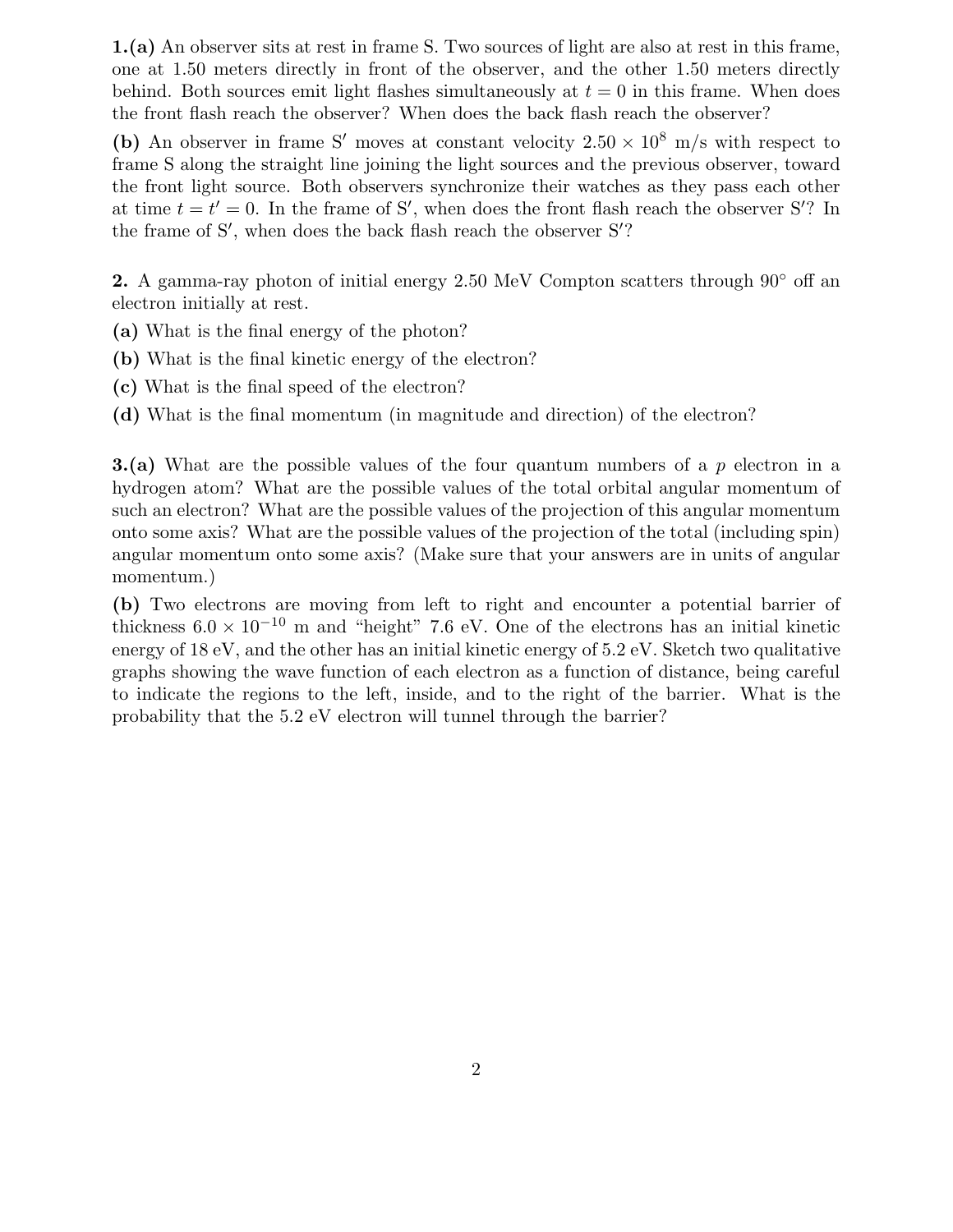4. A commonly used analytic approximation for the interaction potential energy between two atoms in a diatomic molecule is the "Lennard-Jones 6-12 potential":

$$
U(r) = \epsilon \left[ \left( \frac{a_0}{r} \right)^{12} - 2 \left( \frac{a_0}{r} \right)^6 \right],
$$

where  $\epsilon$  is a constant with dimensions of energy,  $a_0$  is a constant with units of length, and r is the distance between the nuclei of the atoms.

(a) Derive an expression for the equilibrium separation of the two atoms.

(b) Given that the reduced mass of the atoms in this molecule is  $m_r$ , what would be the wavelength of the emitted photon if the molecule made a transition from the first excited vibrational level to the ground state, assuming no rotation in either state?

(c) What would be the wavelength of the photon produced in the rotational  $J = 2 \rightarrow J = 1$ transition of the molecule within the lowest vibrational state?

5. (a) The heat capacities per molecule at constant volume for gaseous helium, nitrogen, and water vapor are given in the table. Describe briefly how the equipartion theorem explains these results.

He  $3k/2$  $N_2$  5k/2  $H_2O$  3k

(k is Boltzmann's constant.)

(b) A sample of pure crystalline silicon (a semiconductor with atomic number 14) is doped with a small amount of aluminum impurity atoms (atomic number 13). Sketch a qualitative diagram of the resulting electron energy band structure. Would you expect this to be a p-type, n-type, or some other type of semiconductor?

(c) Recall that in a free electron gas, the number of states in a volume V with momentum less than  $p$  is given by

$$
N(
$$

where  $g_s = 2$  is the number of spin states for each electron. Use this formula to derive an expression for the electron Fermi energy  $E_F$  at zero temperature in terms of the number density n of electrons, assuming that the electrons are ultrarelativistic (energies  $E \gg$ )  $m_ec^2$ ). (Hint: what is the relationship between energy and momentum for ultrarelativistic particles?)